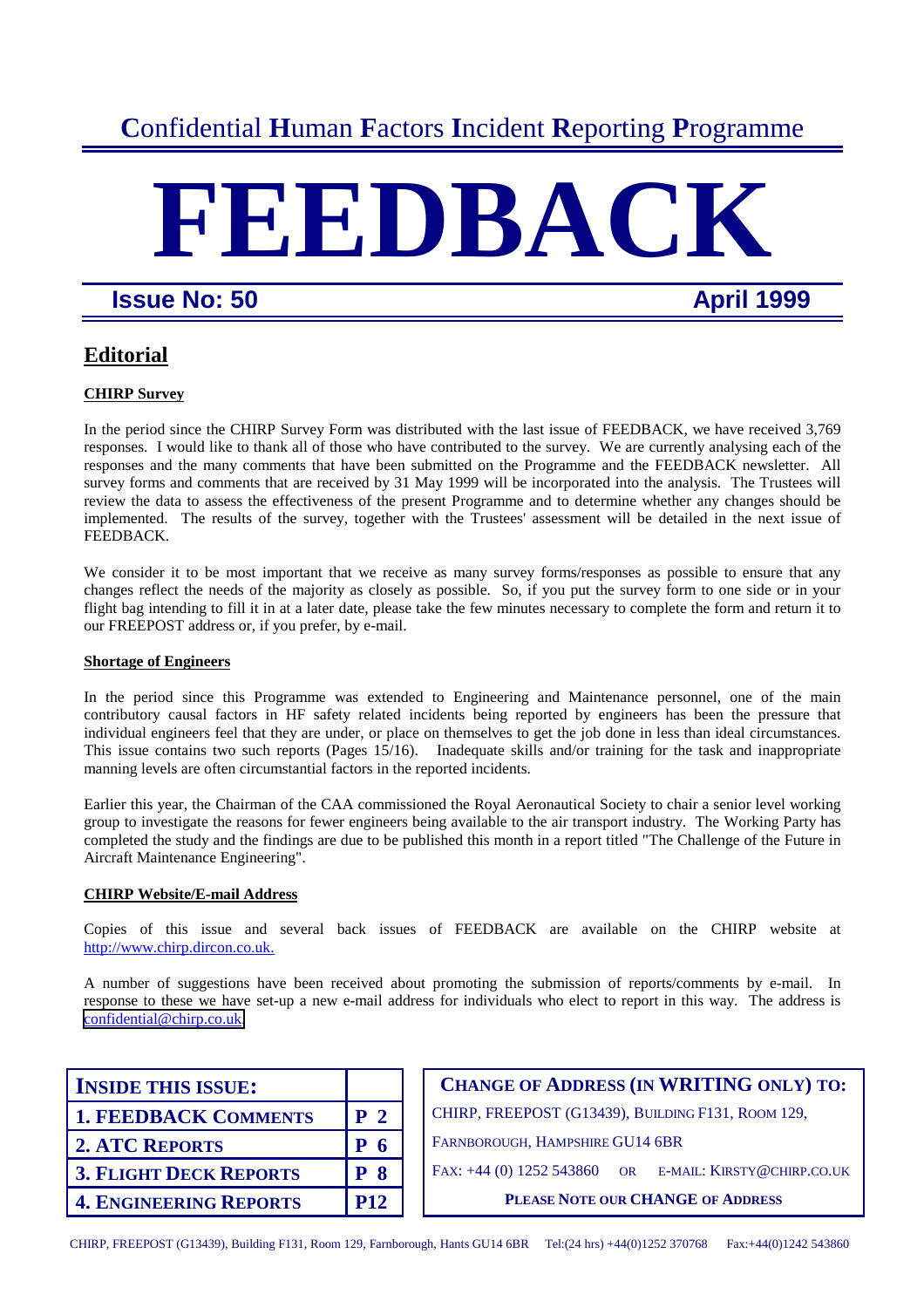### **A REMINDER ON THE MAGAZINE FORMAT:**

The following fonts are used:

- Disidentified reports. These are reproduced with minimum text changes.
- *CHIRP Comments are italicised.*
- Verbatim Third Party responses are printed in SWISS Type.

## **FEEDBACK - COMMENTS**

## **Assume or Check? (FB49)**

*The report "Assume or Check?" in FEEDBACK 49 recounted an incident in which the Captain incorrectly assumed that he was clear to pushback and then had second thoughts. The following report details another case in which serious injury was narrowly avoided when the correct procedures were not followed.* 

A few years ago a colleague (B747) was placed in a similar situation to your correspondent in Dallas. After pushback and engine start he gave the order to remove the ground equipment but received no reply. He then saw what he thought was the ground-man out on the right side and began to taxi forward. The aircraft hit the tow-bar and knocked the legs from under the groundman, who had taken off his headset while trying to help the tug driver remove the towbar. Fortunately, the crew got away with a nasty fright and some bruised shins but it could have been much more serious.

In the past few weeks during turn-rounds in both Miami and Los Angeles the ground-man disconnected and left the aircraft on his own initiative. In the latter instance before the fourth engine was started! So definitely check.

# **\*\*\*\*\*\*\*\*\*\*\*\***

## **A Lesson Relearned (FB49)**

*This report described a crew's failure to detect a significant loss of airspeed during a night take off from a platform helideck. The following comment offers a procedural solution.* 

What often happens is the Non Flying Pilot (NFP) calls "Positive rate of climb" as the helicopter rises from the helideck and calls for the first sign of airspeed (some Air Speed Indicators don't read below 40kts) and then they think their job is complete.

What they should do is call rate of climb after the Take-off Decision Point (TDP) which is the forward rotation to 10° nose-down), and then call radio altimeter heights and airspeed increases up to 500 feet and 70kts, the normal climb speed. At that stage everything should be stabilised and the NFP can afford to move on to the After Take-off checks etc.

This type of incident is going to become more common as the experience level and to an extent the average ability falls. The helicopter industry is losing its best senior co-pilots and junior captains to fixed wing for reasons that everyone in the helicopter industry will be all too aware.

#### **\*\*\*\*\*\*\*\*\*\*\*\***

## **A Common Aeronautical Language**

Your FEEDBACK comment in Oct 98 entitled "A Common Aeronautical Language" prompts me to ask the (probably naive) question: How is it possible for National Governments to override the obvious requirements for the highest possible levels of Air Safety?

I never feel fully "situationally aware" when operating in French airspace and can quote many examples. Recently I briefed a Category 3 *(Low visibility)* Approach at Lyons (Satolan) with an RVR *(Runway Visual Range)* static at 220 metres. My nominated diversion was Grenoble, should we have flown two unsuccessful approaches at Lyons.

Flying downwind on the first approach, a French speaking observer on the jump seat asked me if I knew that ATC were telling French aircraft that Grenoble was not accepting any more diversions because they had run out of parking space. Neither the First Officer nor myself realised this and a very quick fuel recalculation meant that we could only make one approach and then divert to Marseilles!

We all talk a lot about breaking the chain of events leading to an accident. In my opinion the lack of a "Common Aeronautical Language" is going to feature sooner or later, if nothing is done.

## **\*\*\*\*\*\*\*\*\*\*\*\***

## **More on Frequency Frustration**

*Recent issues of FEEDBACK have contained several reports relating to RTF frequency*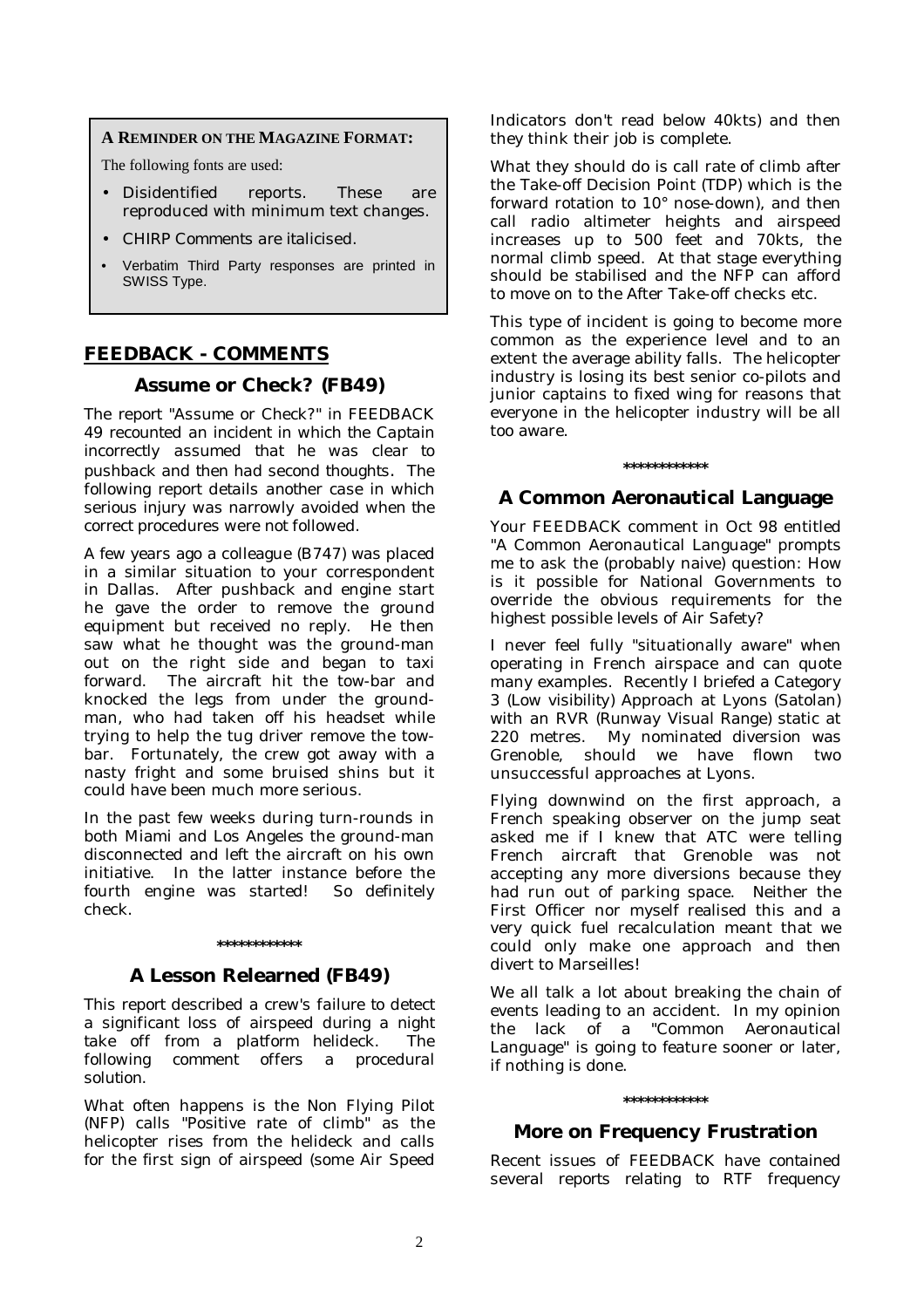*change errors and misinterpretations of RTF instructions. Reports on these subjects have continued to represent a significant proportion of those received in the last three months (see Page 8) and include the following comments:* 

**(1)** 

A subject on which I have been in correspondence with the officials in my company with responsibility for air traffic service matters is that related to the notification of departure frequencies. This correspondence goes back several years and neither they nor the ATC system do anything to improve matters.

At *#### (major London airport)*, where I am based it happens late evenings and occasionally early mornings when departing sectors are combined due to reduced workload compared with main traffic flow hours. I believe that the Manual of Air Traffic Services actually instructs that the frequency be given when airborne.

Some controllers are excellent and give you the non-standard departure frequency unbidden - others one must ask when given take-off clearance.

*The Manual of Air Traffic Services (Part 2) for the airport requires that* "If a non-standard frequency is in use, the aircraft must be informed before departure, and the frequency must be included in the transfer of communication message." *The procedures for two of the three other London airports include a similar statement.* 

*The ability to pre-set the initial departure frequency prior to take-off as opposed to dialling the frequency shortly after take off is an obvious benefit to flight crews.* 

#### **\*\*\*\*\*\***

## **(2)**

At my unit we routinely receive calls from aircraft in the LTMA *(London Terminal Manoeuvring Area)* who have either misheard or mis-selected their next frequency and found, instead of the next TMA controller, a completely non-related ATS *(Air Traffic Services)* unit.

Generally once advised of their error and either given what we usually believe to be the correct frequency, or alternatively suggesting they re-contact their last frequency, most apologise or just vanish. However, some foreign pilots require to have this explained more than once which takes time.

My main concern is that this is occurring to aircraft just airborne in probably the busiest airspace (LTMA). There seem to be more than enough reports of separation loss when aircraft are effectively between ATC frequencies anyway and this additional period when an aircraft is effectively out of contact with any (LTMA) controller is a shade unnerving. What is never known is how often they select a frequency where there is no one to advise them of their error and how long they call before re-selecting the correct frequency?

Another point I have is about dual, or more, transmissions being made at the same time, particularly on busy frequencies. It is not uncommon to get two mixed speech conversations where the words heard from two different pilots actually make complete sense and can be taken as a correct readback, a reasonable request etc.

Recent examples; a message from an IFR aircraft indicating that he intended to follow a particular procedure but using Visual Flight Rules. This was accepted and other aircraft procedures/routings were changed to their advantage to reflect this. However a short time later it became evident that the RTF message received had been generated by two different aircraft, one changing frequency when VFR, the other confirming he was still following an IFR procedure.

Another message received indicated the pilot intended to "change his apron". What had been actually transmitted was one aircraft taxiing to the apron and another requesting a running change!

#### **\*\*\*\*\*\*\*\*\*\*\*\***

## **More on Altimeter Confusion**

At ### *(UK Regional Airport)* all the SIDs *(Standard Instrument Departures)* have a first level-off at FL60. The reasons are obvious in that arrivals are cleared down to FL70 by ### *(Area Control)* before hand over. This probably makes good ATC sense but leaves a yawning gap in the protection for a level bust.

Aircraft depart with QNH set. This is really in case of an engine failure when Net Flight Path and terrain avoidance are important and because of this all After Take Off procedures are written around Altitudes. A late model Boeing 737 taking off with full power (required under some circumstances) can climb at 6,000 ft per minute (fpm) and although there is a brief lull to 3,000 fpm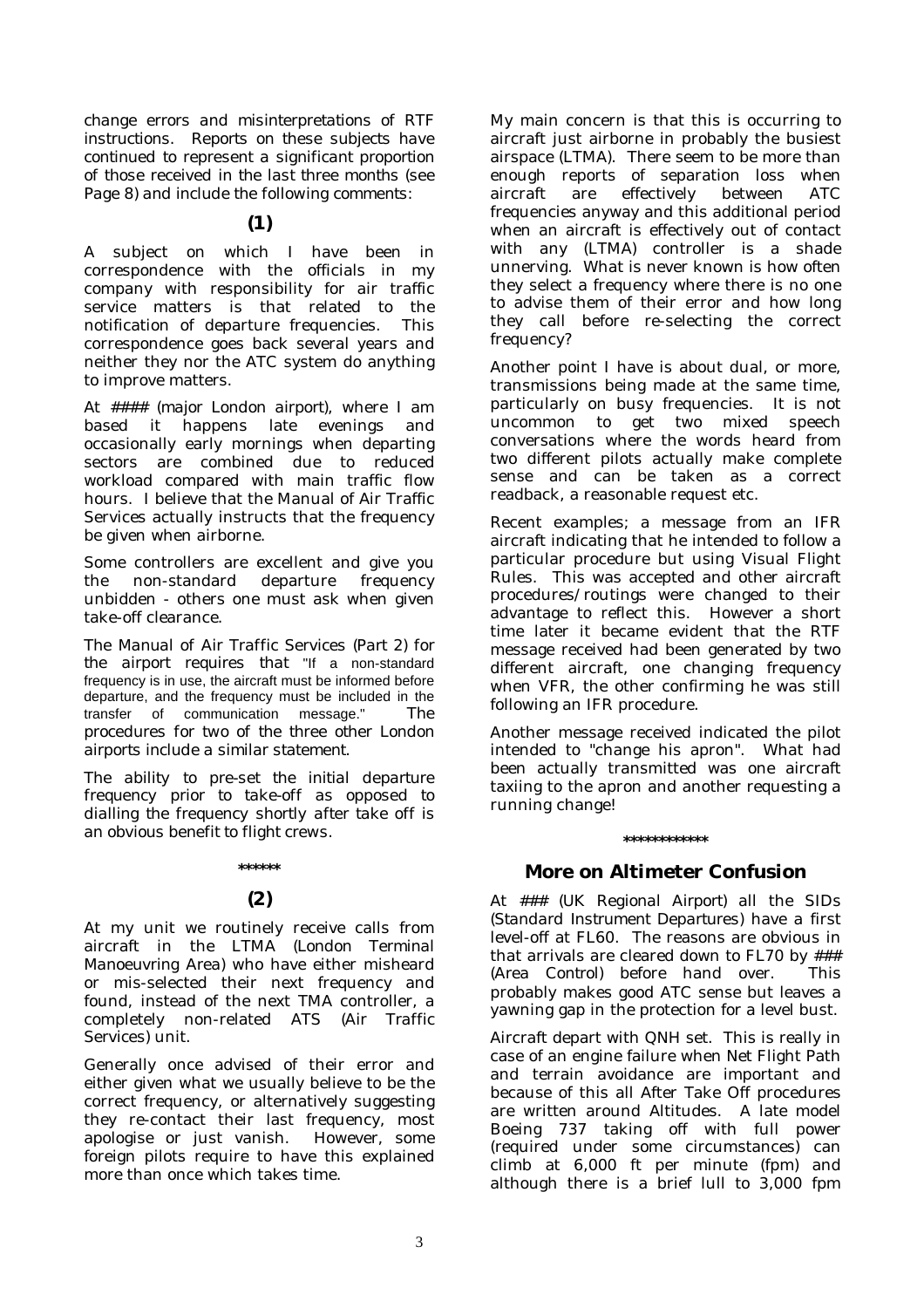during acceleration, this means the aircraft can be at 5,000ft in just over two minutes. At that rate of climb the level-off starts over 1,000ft before the required level.

In those two minutes the following actions have to be carried out:

Call: "Positive Climb"

Call: "Gear Up"

Action: Landing Gear selected UP

Call (at 1000ft): Either "Flight Director, Heading" or "L Nav" depending on model

Action: Switch on both Flight Directors and press L Nav or Heading button

Call (at 1500ft): Either "EPR" *(Engine Pressure Ratio)*, "Level Change", "210 knots" or "V Nav"

Action: Press EPR button, Press Level Change button and wind Speed Command to 210 knots

Call: "Flap 1"

Action: Check speed is correct, Select Flap 1

Call: "Heading XXX" (to Achieve a track without nav. aids)

Action: Move Heading Bug

ATC: "ABC123, call Radar 1XX.XX"

Call: Reply to ATC

Action: Change frequency

Call: "Heading XXX " (sometimes a 150° turn)

Call to ATC: "......XXX departure climbing to FL60"

ATC: "Squawk Ident"

Action: Press IDENT button

Call: "Flap Up"

Action: Check speed, select flap up

Call: "MSA" *(Minimum Sector Altitude)*

Call: "MSA Confirmed X,XXXft"

ATC: "ABC123, call *Area Control* 1XX.XX"

Call: Reply to ATC

Action: Select Frequency

Action: Wait for break in radio traffic

Call ATC: "Area Control ..........."

Call: "Flaps Up, Lights out"

ATC: "ABC123, make your heading XXX"

Call to ATC: Reply

Action: Move Heading bug

Call: "After Take Off Check List"

Action: Carry out After Take Off Check List. This has five items the last of which is "Altimeters"

Those are 44 separate things (including listening to ATC), all of which are done pretty much from memory. That is something every four seconds even if you allow three minutes.

Procedures intended to stop us hitting a mountain mean that altimeters are not normally reset until after MSA, which in the case of a northbound departure from ### can be little more than 1000ft below FL60 (10 seconds at 6000 fpm)

Remember that during all this, one pilot is flying the aircraft round a complicated SID and that any of the ATC calls could come at any point. This is also the minimum that happens. Most of it can wait a bit and as the aircraft approaches 6000ft the autothrottle will start to close and the aircraft level off, but only at FL60 (rather than 6000ft), if someone has remembered to reset the altimeters. However, resetting does not come into any procedure until the After Take-Off Check List. On a busy day with lots of extra things added, I have known the checklist not started until FL100.

I will not mention unserviceable equipment or new staff or congested ATC frequencies.

If the SID has an initial level-off at an altitude, it doesn't matter if we forget something. The aircraft will level off and anyway warning lights and (in some cases chimes) will alert the crew to an incipient bust, but with a flight level as the first leveloff all this protection is lost.

*It is perhaps worthy of consideration as to whether the present processes for determining the effects of proposed changes to ATC procedures, such as SID levels and increased sectorisation, give appropriate regard to the consequential effect of such changes on the workload of flight crews.* 

#### **\*\*\*\*\*\*\*\*\*\*\*\***

## **Traffic Flow Management (FB49)**

*One of the reports in the last issue - Page 6 Item (1) - detailed problems with the current traffic flow arrangements.*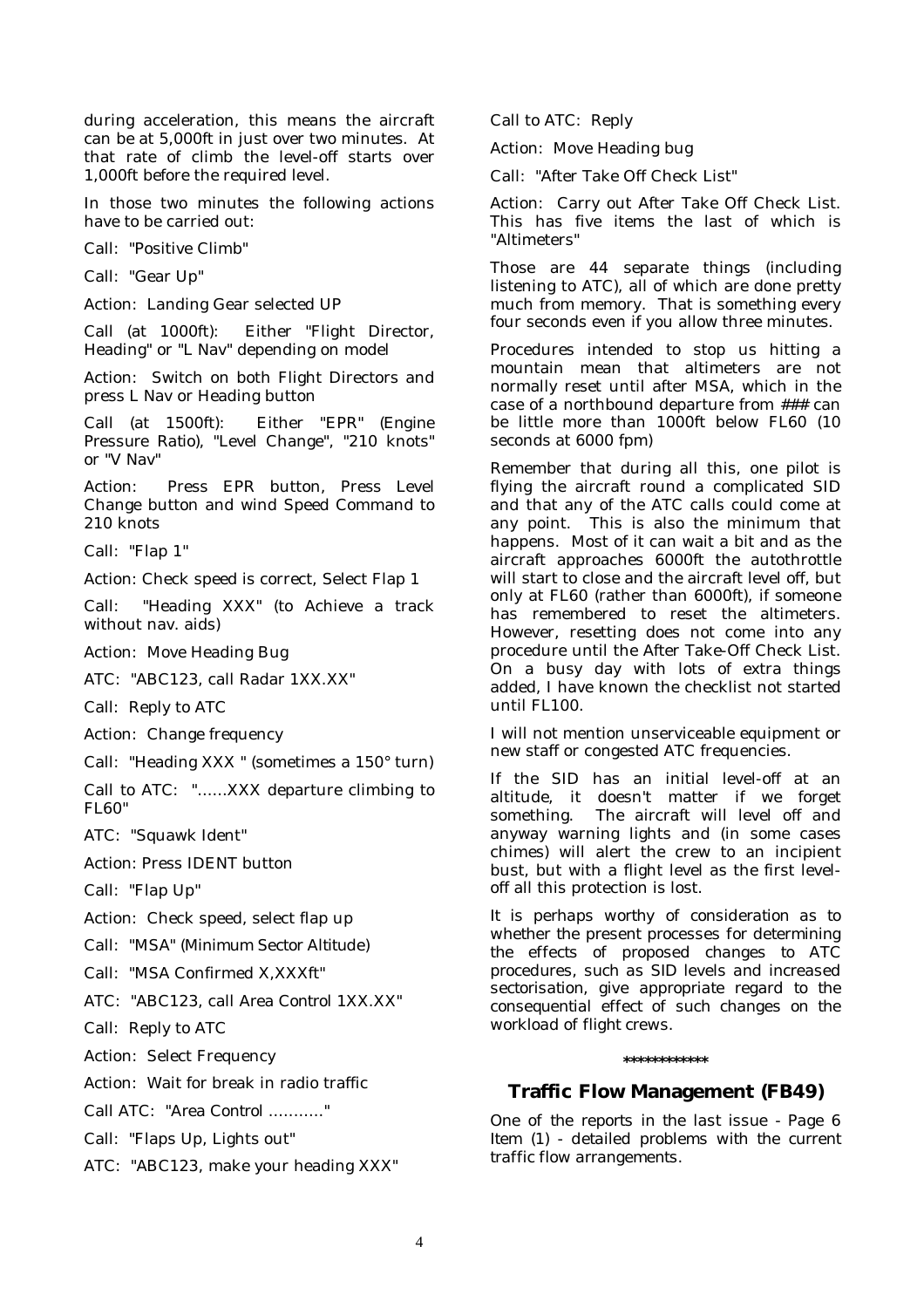*The following comments are among those received on this subject:* 

## **(1)**

I can certainly sympathise with the idea of "charge of the light brigade" in this item.

I work at the main aerodrome in the TMA.

As I understand it flow control is not effectively applied in order to smooth out the peaks of arriving traffic and often not applied at all.

Consequently the airfield is quite often placed under unnecessary pressure to accept arriving aircraft on the departure runway in order to equalise inbound/outbound delays because the "inner stacks" *(arrival holding patterns)* are full.

The airfield is quite often working at capacity and therefore flow control should be applied so that the capacity (defined rates per hour) is more evenly spread. As well as benefiting the aerodrome this would more importantly spread the load on the inbound sectors roughly 40% of which is bound for my airfield. Although I work at an aerodrome I am seriously concerned that continued overloading of certain sectors will not always have a happy ending.

#### **\*\*\*\*\*\***

## **(2)**

Good to see the item in FEEDBACK 49 - it raises important issues.

'Traffic Management' (TM) is a vital, complex and growing activity - which is little understood by many of those who are involved with it (both ATC and Airlines!). It's too easy to just 'knock it' when the problem also includes people's limited understanding and their false expectations.

We have always had 'overloads' (their definition is highly subjective!) but now we have someone/something to blame - the Central Flow Management Unit (CFMU) or the local Area Control Centre (ACC) Flow Management Position (FMP). Traffic volumes are being increased and through the benefits of TM prediction techniques safety can be maintained. There are problems with the prediction system and the effects of traffic bunching are the subject of great concern and intense analysis. However the numerical increase in reported 'Overloads' last year doesn't give a true picture as there are many other factors in play - and I am not diminishing the importance of the reports or the need to take them seriously!

Part of the problem is that controller expectations have been raised and the system sometimes fails to live up to those expectations. The causes include ignorance of system limitations by staff, poor sector/traffic management and, of course, system/computer generated fluctuations (in certain circumstances the system actually induces bunches of traffic). The problem is exacerbated by, amongst other things, aircrew and airfield ATC ignoring departure slots (Slot Busting) and by aircraft being flown to arrive 'on schedule' (speedingup/slowing-down en-route).

Hopefully a better understanding of TM and greater vigilance (and involvement) by all those concerned will enable us to deliver safely a better service.

#### **\*\*\*\*\*\*\*\*\*\*\*\***

## **Getting the Job Done FB49**

*The last issue of FEEDBACK contained a letter from an avionics management engineer, which offered a different perspective on the working of excessive hours and 'ghosters'. The following two comments are representative of many views expressed on this subject:* 

## **(1)**

This is just in response to the letter headed "Getting the Job Done?" on Page 3 of the January issue of FEEDBACK.

Having read this letter I find that I can agree with most of what is said, but I can see an underlying problem with the comments.

- 1. If the engineers are requested to do extended hours then this must surely mean that the company does not have adequate staff or planning of staff is not correct.
- 2. Management rely on or expect staff to extend working hours.
- 3. Management do not take into consideration, or appear not to, the consequences which the certifying engineer faces for errors through fatigue/long working hours. When the certifying engineer faces an enquiry by the company/CAA, how far behind the engineer will the company stand to support him?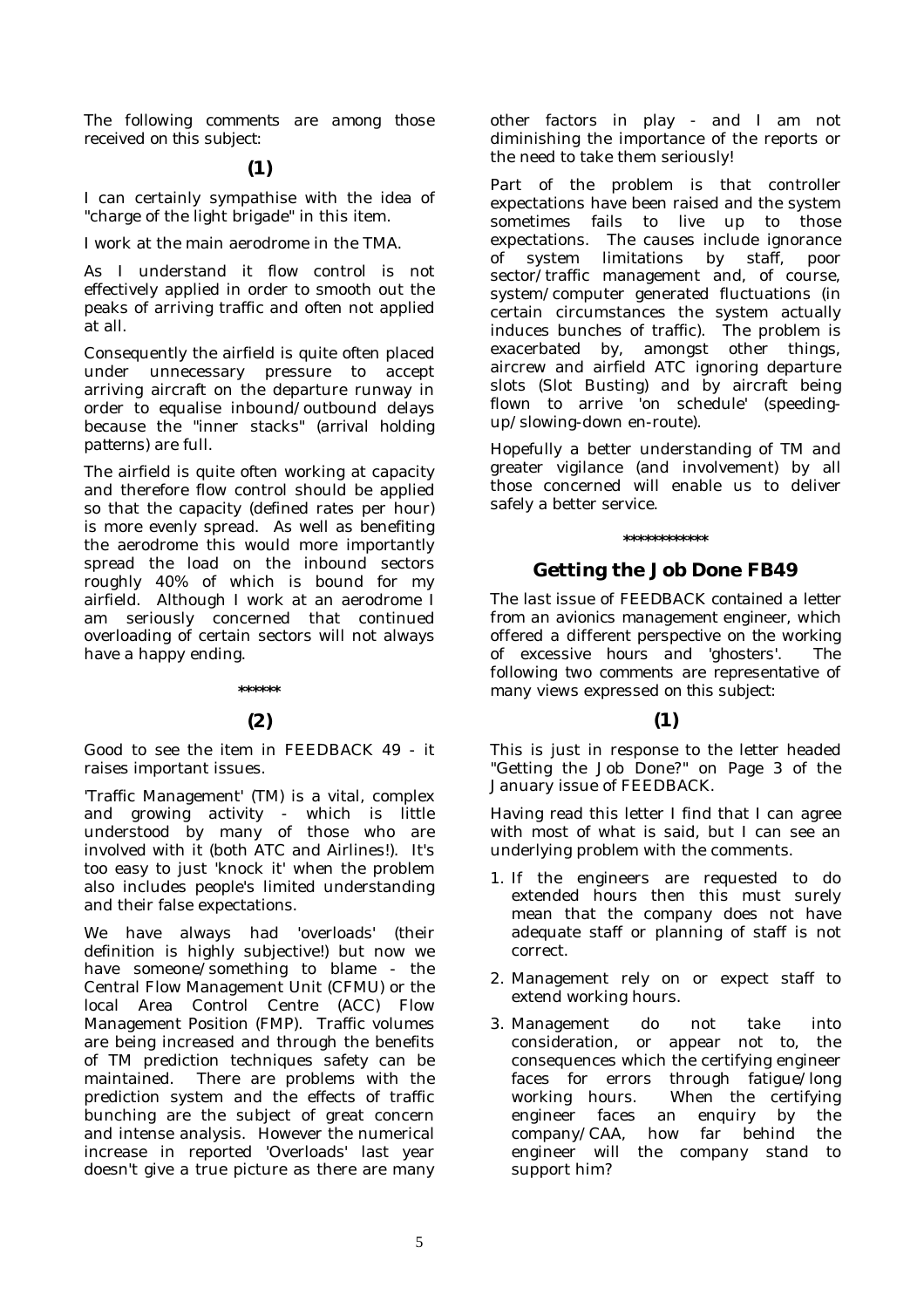- 4. When even I have been put under pressure for aircraft to meet departure times, inevitably finance becomes the reason, as these days departments within the company start charging each other for the delays. This in turn puts pressure on safety.
- 5. On many occasions we have been requested to finish off an aircraft as it was needed, only to find the aircraft still outside the hangar the next day.

#### **\*\*\*\*\*\***

#### **(2) Work Pressures**

This is an engineering observation about engineering reports in FEEDBACK.

Engineers are paid reasonably well to work under pressure. Most of your reporters are complaining about human factors work pressures. As a licensed engineer FIRST and an employee second, if the pressure becomes intolerable and is in danger of jeopardising safety, then the LAE must call a halt, regardless of the employment consequences.

Most if not all managers of engineers - are also engineers. A culture is required that recognises the value of the LAE by managers and allows the standard to raise. Whilst (ex LAE) managers are trying to give away LAE jobs such as pushbacks, refuelling etc., this does not give a sound platform of confidence within the industry and most of all a good relationship of confidence and partnership with the flight crews.

*Given the industry-wide shortage, it is important that Licensed Engineers are, and continue to be, tasked in a manner that is most appropriate to their skills and expertise.* 



## **ATC Reports**



*Key Areas: The chart above indicates the HF related key areas into which all ATC reports that have been received during the past three months have been categorised.* 

## **\*\*\***

## **How Many Listening?**

Recently after issuing a clearance to descend, a pilot declined to read back my clearance because both pilots were not monitoring the ATC radio frequency at the time. I told him that this would not normally be acceptable because of the high workload on this sector (Daventry) and asked if the other pilot was now listening - he was not. After a delay of about 4-5 minutes he read back his clearance, but garbled over the top of the reply from another aircraft and had to read it back again.

I have also had several instances where crews in the same area have missed calls, as both crew were monitoring the Oceanic frequency in accordance with company SOP's. It worries me that we will not be able to turn these aircraft away from emergency traffic, if necessary.

On a separate subject, may I point out to crews that if we issue a climb/descent clearance, for example to be level at FL290, 50 DME MID, that they give us plenty of warning if they cannot make this. Separation with crossing traffic controlled by this and adjacent sectors is based on the assumption that the vertical profile will be achieved. If it can't and we are not advised early, separation can become marginal.

*The safety implications of not maintaining a listening watch on the ATC frequency are obvious. A continuous radio watch on the enroute frequency is required by Article 41 of the Air Navigation Order and re-stated in CAA (SRG) Flight Operations Department Communication No 15/98. However, it should be remembered that two-crew operations are equally susceptible to a 'call of nature'.* 

#### **\*\*\*\*\*\*\*\*\*\*\*\***

#### **Change - An Uncomfortable Process**

*When carrying out familiar or repetitive tasks we develop routines that require little conscious thought. In the period following any significant changes in procedures more conscious thought is often required and the opportunity for error may be increased. This can have the effect of reducing an individual's*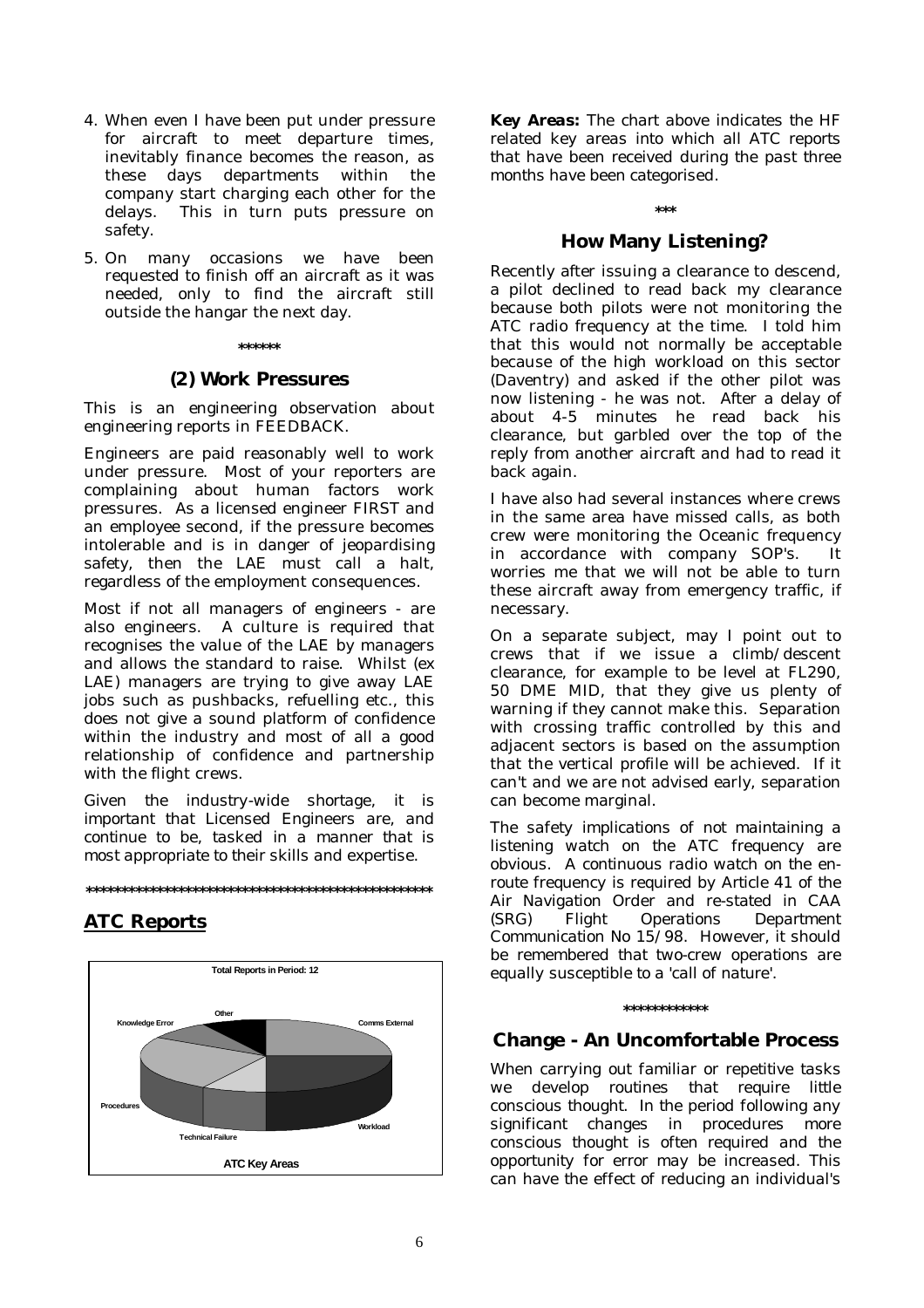## *'level of comfort' until the new procedures, in turn, become familiar.*

I've been valid on TMA duties for a number of<br>vears. After a lot of debate within the After a lot of debate within the Technical Committee, and through operational necessity (i.e. increasing traffic levels), a new procedure was introduced to allow controllers to climb outbound traffic to the lowest usable flight level above the transition altitude of 6000 feet. This outbound flight level would obviously be dependent on the airfield QNH pressure setting.

I had not done the sector many times since the new procedure was introduced. We'd had a long period of low atmospheric pressure, which meant that the maximum outbound level was FL80 and the maximum inbound level we could release traffic to the Airfield Approach Controller was FL90. On this day the pressure was above 1013mbs for the first time for weeks and it meant that the maximum outbound level we could use was now FL70 instead of FL80. I had been on the sector for about 30 minutes, it had been quite busy with inbound aircraft but the traffic was tailing off. I descended an inbound to AAA VOR to FL90, which was the lowest vacant level above traffic already holding, and then transferred the inbound to Approach. Either before or after this, I got a request to release a departure; to which I agreed. The inbound I'd transferred entered the hold and its label started to garble with other traffic in the hold so that I could only see its callsign and there was no height information on either of the two targets.

The outbound called me and after identifying it and checking the height read-out, I instructed the crew to climb to FL80 instead of the correct maximum of FL70. The outbound reached FL80 pretty quickly and I was waiting for it to clear the holding traffic before transferring it to the next sector for further climb. The outbound suddenly asked me what was the level of the traffic on its left. I told them that it was at FL90 and 1000ft above. At the same moment the STCA *(Short Term Conflict Alert)* started to flash white, then went immediately yellow and then red and it suddenly dawned on me that I had climbed them to the wrong level. It was through the vigilance of the Approach controller and the TCAS *(Traffic Collision Avoidance System)* on the holding aircraft that we avoided an even more serious incident, as both spotted the outbound

aircraft at the same time. Approach gave avoiding action just as the crew of the inbound aircraft was about to take TCAS avoiding action.

During the years I've operated on TMA duties I've developed methods of operating which are second nature to me and this change of procedure has disrupted them and taken away the thinking time I used to rely on. It's also made me start to adopt different techniques and I'm now very conscious of making the same mistake again and constantly checking what level I can use and if I am using the right one. I have a very good safety record and it shook me up and probably still is doing so.

We now have a number of similar procedures for departures from the TMA and we've all seen people forget the change of level and things get very close because of mistakes either by controllers, or pilots failing to change the altimeter from QNH to 1013. Years ago I seem to remember we had position designators on the TMA sectors, which used to be changed when the minimum holding flight level changed but now we have to rely on seeing some small figures transmitted to us by the CCTV from the Airfield Approach stack display. However, these figures are small and are sometimes difficult to read. It has been suggested to the Technical Committee that we got designators for us, which had the levels we could use on, but the idea was thrown out as being unnecessary as they were on the Airfield stack display.

Bring them back now is all I can say!

*The membership of the Technical Committee that considered the proposed change includes operational controllers.* 

## **A Simple Error - Undetected**

**\*\*\*\*\*\*\*\*\*\*\*\*** 

*Confusion resulting from the use of the word "Maintain….." in ATC instructions issued by foreign ATS units, as opposed to "Climb/Descend to …", has been reported several times recently.* 

I was recently involved in a level bust, which was my fault, but could have been avoided by good RTF procedures.

Aircraft: "*ABC123* descending to FL140, heading 110".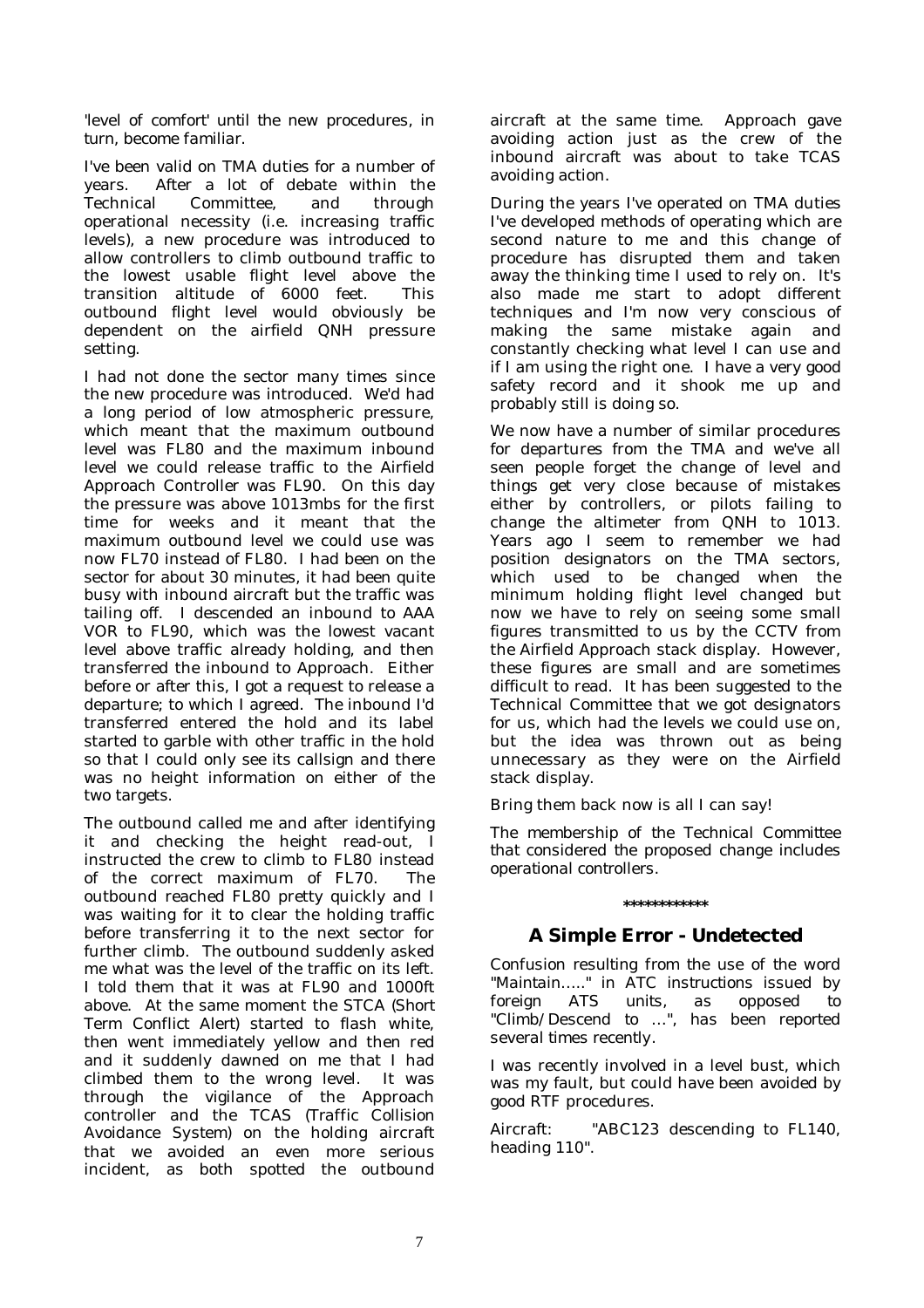Me: "Roger *ABC123.* Route direct XYZ, maintain FL110".

Aircraft: *ABC123* direct XYZ, maintain FL110".

Mistake No.1 - I intended that the aircraft should maintain its initial cleared level of FL140, hence the phraseology "…maintain FL ---" But I transposed the heading and flight level.

Mistake No.2 - The aircrew read-back mirrored my transmission so I did not spot the error.

I understand that the phraseology "Maintain (new FL)" as a level change clearance is in regular use in other countries, particularly the USA, where this aircraft had come from. Also a descent clearance to FL110 is common practice in this particular piece of airspace, so I am not surprised that the crew accepted my transmission as a clearance to descend.

However UK RTF procedures require the use of the words "Climb" or "Descend' in level change clearances and most controllers, including me, adhere to this. So pilots, when you are flying in UK airspace and you are told to maintain a new flight level without the words "Climb" or "Descend" being used, please query the clearance. At worst you will remind a controller to use correct RTF phraseology and you may prevent an incident.

#### **\*\*\*\*\*\*\*\*\*\*\*\***

## **Same Company - Wrong Call**

Two aircraft of the same US airline on frequency at the same time resulted in one pilot continuously taking the wrong call despite widely different trip numbers. Also a delay in obtaining a response from calls to some UK pilots, as well as requests for me to say the message again, is becoming more common and can be a real problem when the RT is busy.

A recent familiarisation flight with an American crew highlighted the possible problem. As soon as they are airborne, the headsets come off and the handmike/flight deck speaker is used. With cockpit noise it was very difficult to make out what ATC was saying or even pick-up our callsign in order to reply. Using the overhead speaker to monitor ATC during quiet periods over the Ocean may be OK but in busy domestic airspace it can cause wasted RT time and potential mistakes through misheard messages.

*For UK operators, the Air Navigation Order (Article 41 Para. 8) prohibits the use of handheld microphones for RTF communications or intercommunication when the aircraft is flying in controlled airspace below FL150 or taking off/landing. No similar mandatory requirement is imposed on US operators.* 

#### **\*\*\*\*\*\*\*\*\*\*\*\*\*\*\*\*\*\*\*\*\*\*\*\*\*\*\*\*\*\*\*\*\*\*\*\*\*\*\*\*\*\*\*\*\*\*\*\*\***

## **Flight Deck Reports**



*Key Areas: The chart above indicates the HF related key areas into which all flight deck reports that have been received during the past three months have been categorised.* 

#### **\*\*\***

*Recent studies of the causes of Controlled Flight into Terrain/Approach and Landing accidents have shown that a significant number occurred during a non-precision approach or when an approach procedure was changed from that anticipated.* 

*Accident investigations have identified inadequate briefings and rushed approaches as contributory causal factors in several of these types of accident.* 

*The following report details how a wellplanned, thoroughly briefed approach can also be disrupted and offers food for thought.* 

## **Which Approach Procedure?**

Prior to flight we had checked the NOTAMs *(Notices containing aeronautical information)* and no unserviceability of approach aids was shown. Frankfurt is notorious (with two parallel runways) for not letting you know which one you are landing on until the last five minutes of the approach, so we normally brief both and are prepared for a last minute switch.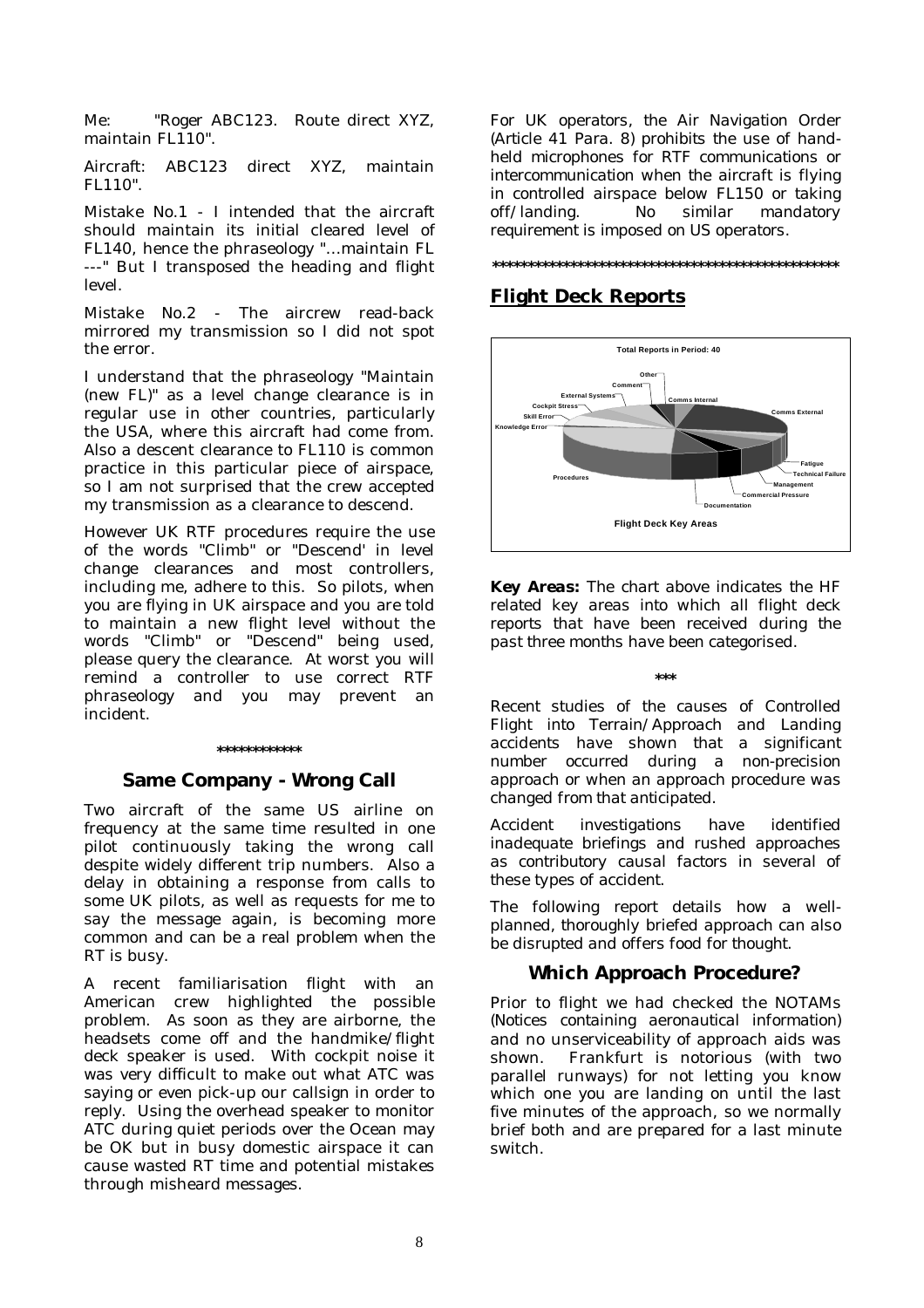About 30 minutes out we obtained the ATIS, which stated weather as CAVOK *(Cloud and Visibility OK)* and Runway 07 in use, ILS 07R out of service. Based on this we briefed and set up for 07L. During the intermediate approach, ATC offered us a shortened route and direct approach if we could keep the speed up, so things were happening pretty fast. I, as Pilot Flying, was fairly occupied in ensuring that we would not get rushed and would arrive at the right place and right speed to commence the final approach. Nevertheless, I am certain that we did not miss any radio calls to other aircraft that might have given an indication of what was to come. The Pilot Not Flying (PNF) did not expect it either, when ATC said "Turn left, heading 060, cleared for the NDB/DME approach 07R" - at a range of about 15 miles.

Fortunately we were good VMC at this stage and could see both runways, and equally fortunately we were at a reasonable speed. I tracked visually using the A/P whilst PNF reset all the aids, FMS etc. and we found the appropriate approach plates. It just about came together by the FAF *(Final Approach Fix)* and we were able to complete the approach without incident.

Afterwards we talked about it and decided that even if we had considered a nonprecision approach to 07R we would have expected the VOR/DME approach and briefed for that in any case. FRA were also using 07L for departures and subsequent landings and I question whether simultaneous use of two parallel runways is appropriate or legal if non-precision approaches are in use? Had we been IMC I think a go-around would have been necessary as we were simply not mentally 'geared up' to fly an NDB at that late stage - not confidently, anyway.

The other interesting factor that came out of this was that in the simulator we always get back to final approach speed by the FAF, making the descent rate constant to maintain a three-degree nominal path. However, because of the 'real life' constraints of ATC, we were reconfiguring and slowing up as we descended, making the accurate achievement of check heights much trickier with a constantly reducing rate of descent as our airspeed reduced.

This is the sort of scenario that could provide a trap for the unwary.

*As this reporter notes, the option to go-around should always be retained. A reluctance to acknowledge the situation, abort the approach* 

*and start again has been identified as a contributory cause to several accidents.* 

**\*\*\*\*\*\*\*\*\*\*\*\*** 

*The previous report comments on the additional challenges presented by a nonstabilised approach. The difficulties that may result from an ATC instruction to maintain a relatively high speed up to the final approach to facilitate traffic sequencing are the subject of another report.* 

## **Training -v- the Real World**

As a Training Captain with over 20 years experience I am concerned at the level of commercial input into our operations.

We try very hard to teach the new very inexperienced pilots entering the industry to fly stable approaches. Our efforts are becoming undermined by airports that for commercial reasons tell pilots to fly fixed speeds to typically four miles. These speeds, depending upon the aircraft type, often bear no relation to the manufacturer's recommended speeds for the approach.

Between four miles and touchdown the excess speed has to be shed in order to be at the correct threshold speed. To do this, depending on the prevailing weather conditions, flight idle or speed brake is often required. Also an abnormal sequence of gear and flap deployment is sometimes necessary. To cap it all, when on the runway ATC are badgering for a rapid exit from the runway. This is often before the aircraft is ready to safely leave the landing surface.

I am not a dinosaur and I can handle it, but with the level of experience that we are employing in many sectors of the industry, is this the right way to teach these pilots to fly aircraft?

*It should be remembered that the Aircraft Commander retains the ultimate responsibility for the safety of an aircraft. If the particular circumstances are such that a Commander considers that an ATC instruction may prejudice the safety of an aircraft, he should state clearly and as early as possible that he is unable to comply - not press-on in compliance with the instruction.* 

#### **\*\*\*\*\*\*\*\*\*\*\*\***

*The nature of the commercial air transport business requires individuals to work effectively under some form of pressure from time to time. Whereas modest levels of stress*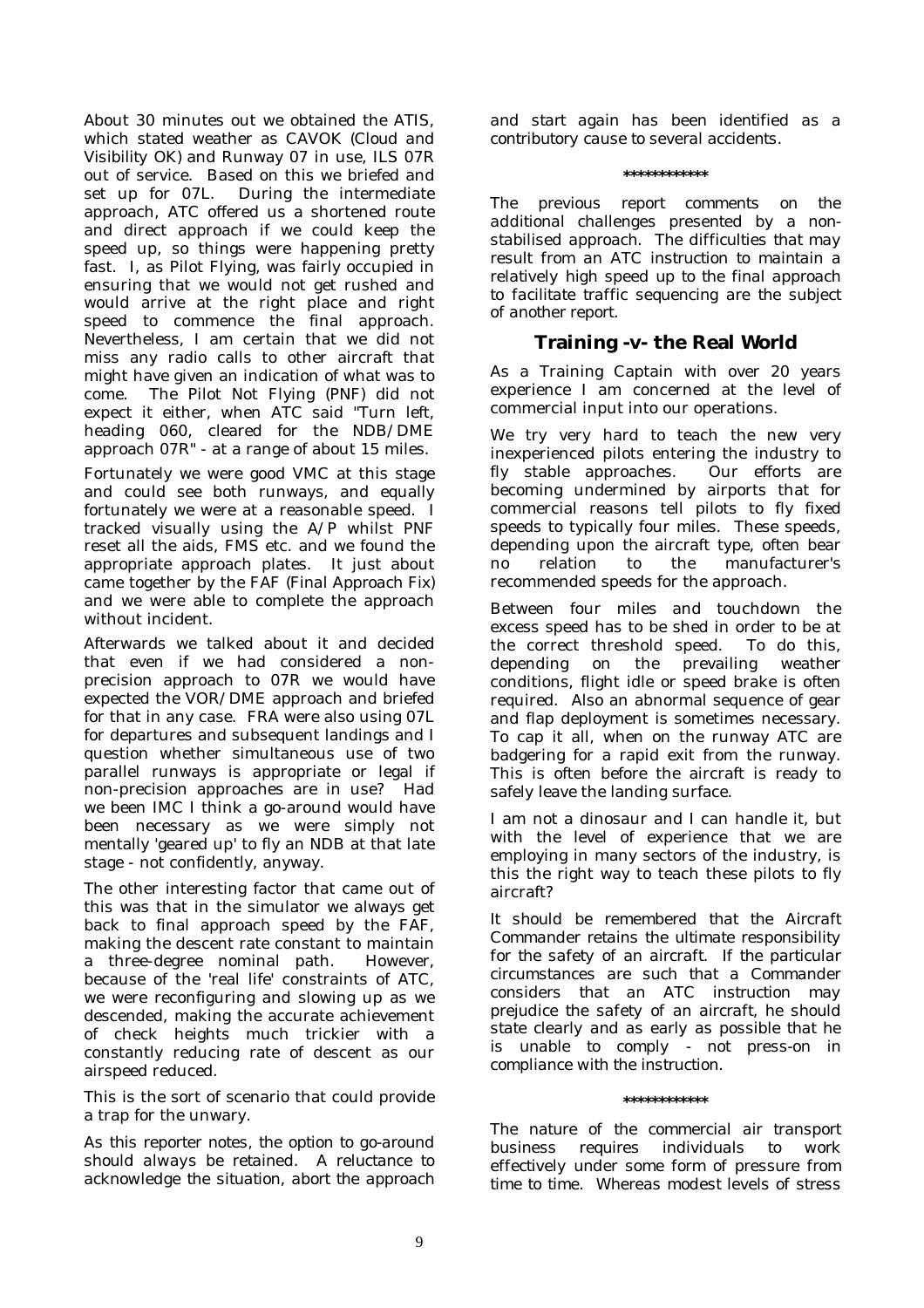*may often enhance performance, adverse effects are highly individual and may be caused by many factors.* 

## **(1) An Unlikely Source**

Just before reporting for duty following an overseas stopover, I received a fax from the Chief Pilot's secretary: "Urgent you call *Chief Pilot/FOD* as soon as you arrive in UK. You must call before midday (GMT)".

During the return flight (long-haul) I spent a considerable time worrying about the call with decisions/thought processes clouded by what might be a "career-limiting" interview coming-up.

I made the call at 11am to find the *Chief Pilot* had gone on leave, but the secretary said "Only to tell you that your salary has been paid correctly this month"!

What she failed to understand was how much an apparently innocent message can adversely affect the safety of the operation.

**\*\*\*\*\*\*** 

*Stress may also be heightened by a perceived lack of understanding/co-operation from other individuals, who in fact may themselves be operating under similar to similar pressures.* 

## **(2) An Unhelpful Approach?**

Having held at our UK destination for 15 minutes to await snow clearance we were given initial vectors as the aircraft ahead transferred to the Final Radar Controller. Downwind the First Officer (Pilot Flying) selected flap and we started to decelerate to 180kts from 207kts. I informed Radar of this speed change and was greeted by a snapped "Why is that then!" Somewhat taken aback I replied it was to avoid an extended downwind although I considered it be to a normal reduction. We were then advised that we should ask before reducing speed and were turned onto base and then closing heading.

We were cleared for the ILS but only descended to 3000ft with the GS *(Glide Slope)*  below us. When I requested further descent I was informed very brusquely that we had been cleared for the ILS. I explained we were above the GS level at 3000'. Further descent was given and we were passed to the Tower. Sarcastically I thanked ATC for their help and was told "it was my pleasure!" So ended the most unusual exchange I have ever had with an ATC unit. After a long duty day culminating in holding in icing conditions

whilst planning an LVP *(Low Visibility Approach)* approach and a potential diversion, this was not what the First Officer or I really needed.

*The detailed procedures for this airfield require that aircraft maintain 210KIAS during the approach phase, with ATC requesting speed reductions to permit ATC to achieve accurate traffic spacing. The procedure further states that aircraft unable to conform should inform ATC of the speed to be used.* 

*In the particular circumstances of this report delayed approaches caused by the adverse weather - it is likely that both the air traffic controller and the flight crew were subject to additional pressures. Minimum traffic spacing would be an important consideration for ATC to ameliorate the effects of the earlier runway closure, whereas an expeditious approach was the primary concern of the crew.* 

## **\*\*\*\*\*\* (3) Delayed Departure**

I am submitting this report through your columns because I am not proud of my own part in it. But there might be something in it for controllers as well as pilots.

A night departure from the Middle East to the UK. We call for push and start 10 minutes ahead of schedule. We are asked for a boundary estimate. We allow 10 minutes for taxi and add this to the time to the boundary. Meanwhile another aircraft calls for start and is cleared. Presumably his route does not involve a boundary restriction. We are given a boundary restriction consistent with our estimate. After 10 minutes I ask how much longer the delay will be. We are told to wait for an inbound aircraft to pass behind. We are given a new boundary time. We cannot see the other aircraft because we are nose in to a stand, but behind us the taxiways are closed for work so that there is only one route in and out of the apron. Aircraft have to be pushed back a considerable distance to be able to taxi. It takes several minutes. After start we have another problem: we are away from the apron floodlighting and cannot see the pushback engineer who should have showed us the steering lockout pin. He has to return. Eventually we taxi.

Tower now asks us to expedite. The aeroplane is very heavy; we are already taxiing at the maximum recommended speed; and there are fog patches on the taxiway reducing visibility to about 200m. I respond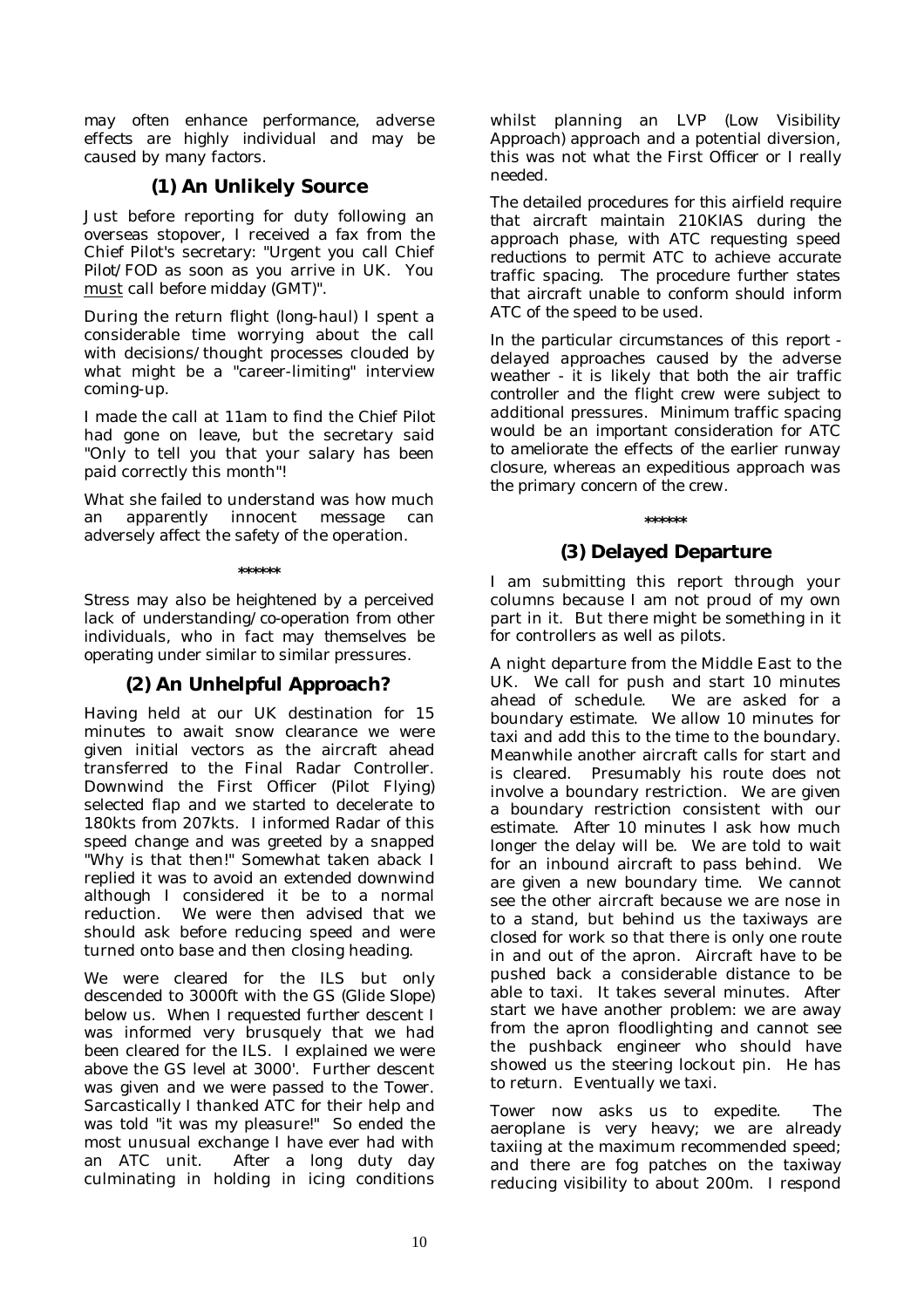on the RT that considering how we have been delayed it is a bit rich being asked to expedite. It is now 23 minutes since we called for start. Tower says we will have a further delay for take-off: taxi as we wish. I say that we are taxiing as we are required to. We continue at about 20kts. At the holding point we report ready and are told to wait. After several minutes an aeroplane lands. Nothing is said to us. I ask when we can expect departure. Tower says there is an aircraft at nine miles finals: after that. I ask what separation is needed between arriving and departing aircraft. He says for Cat 3A, 15 miles. I find this hard to believe. I think he is now deliberately delaying us because of my earlier complaint.

We eventually get airborne 38 minutes after we called for start. In that time one other aircraft has departed (having called for start after us) and three have arrived. Not a very impressive movement rate. The boundary restrictions have gone by the board and not been referred to again. I am so angry that all I can do is to fly the aeroplane. 10 minutes after take-off we are given an altitude clearance. The First Officer has to prompt me to make the selection. I have heard the clearance but have not concentrated because of my anger. It is another 10 minutes before it has worn off.

Anger is obviously a flight safety hazard. And a lack of a spirit of co-operation between pilots and controllers is obviously detrimental. I still cannot believe that 15 miles separation was necessary. I believe we were deliberately obstructed because of my complaint.

What would have improved the situation? I think the answer is a bit more understanding and communication. If the controller had told us at the outset to expect 10 or 15 minutes delay because of taxiway restrictions - or if that had been on the ATIS broadcast the situation would not have developed as it did. The frustration grew with the long unexplained pauses. For my part, I do expect ATC to understand that a heavy jet that is planning a heavy-weight take-off (our rotation speed was 161kt) cannot be taxied like a rally car, because we have to be careful about brake and tyre temperatures. And we need to take extra care in fog. But perhaps I should have explained that rather than be sarcastic. And was the controller's workload high, operating as both Tower and Ground controller? Maybe.

*Our perception of a situation and our subsequent actions are based on our individual knowledge and experience. In some circumstances our actions/decisions are based on misperceptions that result from incomplete or incorrect information. These may come in many forms. Two examples follow:* 

## **Big, Bigger, Biggest?**

Leaving T4 at LHR and taxiing for take off on Runway 27R we had to cross Runway 27L, in use for landing. On contacting Tower, we were about 200m from the 27L stop bar on Runway 23 when the controller said "After the landing company 767 cross 27L".

Out to our right we could see two company aircraft, both Boeing twins, one, smaller, about 50' from the threshold, the other, larger a few miles finals. A B767 then a B777 we assumed. Given our speed and distance from Runway 27L we were happy we could cross neatly behind the landing aircraft and were pleased with such a "slick" clearance, as we were late off chocks and "nipping" across the runway takes a lost less time than stopping and starting a heavy aircraft. As the landing aircraft approached our position, I confessed that I couldn't positively confirm it was a 767 - it might be a 757. The Captain applied the brakes and asked me to check with ATC. Even as my thumb moved on the R/T transmit button the controller told us to "Hold our position". He then cleared the traffic to land and then told us "after next landing aircraft, a Boeing 767, cross 27L".

As we vacated the runway I called "vacated" and thanked the controller for his help. The rest of the flight went smoothly.

No real incident, but the potential for embarrassment and a go-around at least. I personally find it hard to tell a B757/767/777 from a head-on aspect, particularly when distances are involved too, as they have similar shapes (I'm not much of a "spotter"). The ATC controller's vigilance was most commendable. His second clearance to us was in the more usual format for LHR and left no room for misinterpretation.

This incident certainly gave us all something to think about on our long-haul flight!

**\*\*\*\*\*\*** 

**\*\*\*\*\*\*\*\*\*\*\*\***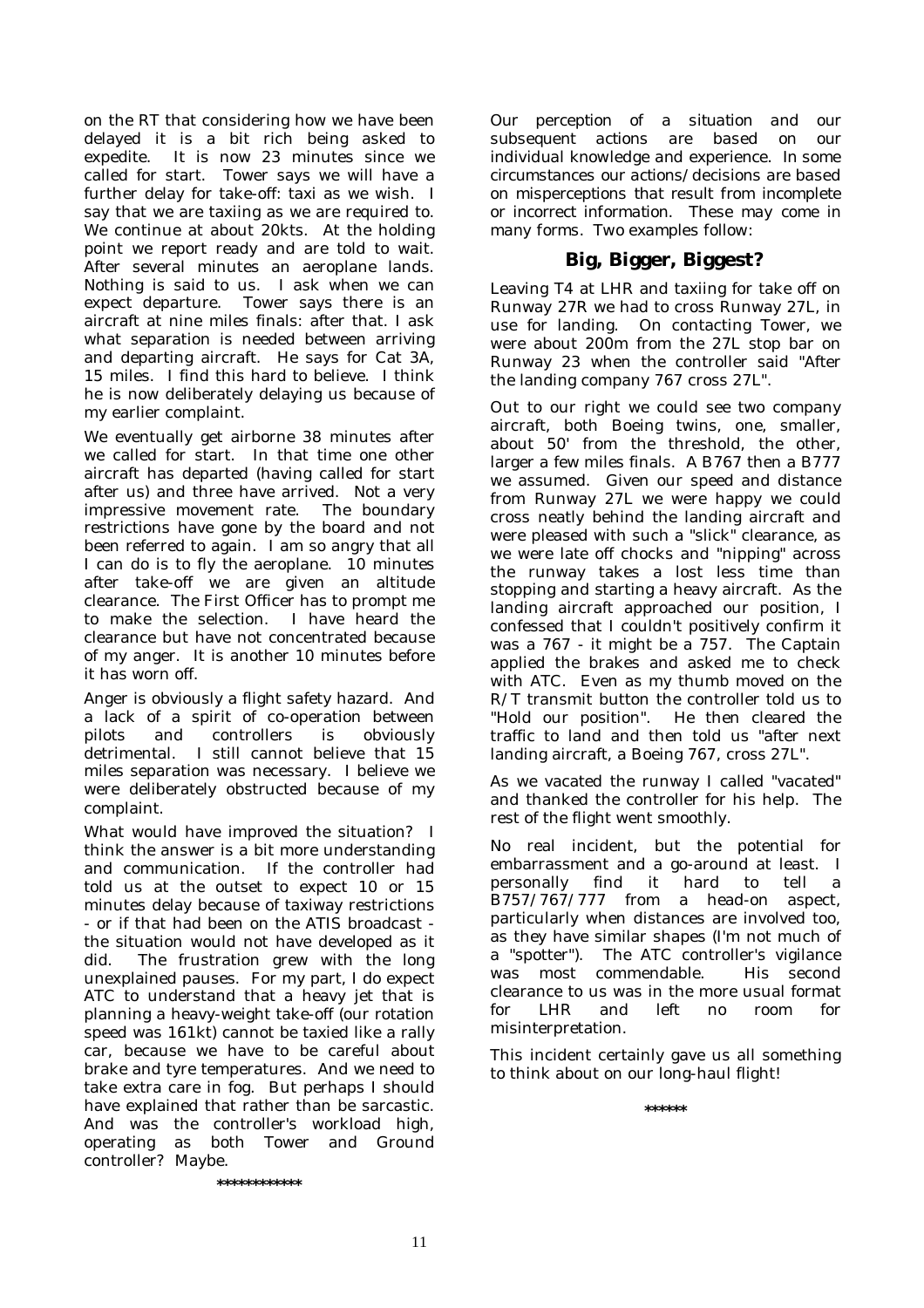## **A Low Approach**

We were tasked to fly a relatively short offshore passenger sector at night. The weather at the departure airfield was clear but the weather at the ### (*destination rig*) was reported as "not good". There were no trained met observers on ### (destination rig).

The transit flight was normal, we planned a rig radar approach starting our descent into wind at 4nm from 1200ft. The helideck orientation dictated a Left-Hand Seat landing. As Captain (RHS) I flew the approach intending to hand over to the co-pilot for the actual landing.

The approach proceeded as expected. The weather was not good, low cloudbase and fog patches. At our MDH *(Minimum Descent Height)* of 300ft (night) we were in the bottom of broken cloud. At decision point of ¾ nm, 300ft, and offset from our approach track by 15° the co-pilot indicated he had lights visual and to continue.

I descended a further 50ft to 250ft and at approximately 1,000 metres range the copilot indicated he was happy to take control of the landing. As soon as control was transferred, I called height and airspeed continually. I could see the lights of the rig in my peripheral vision and at approximately 800 metres, 250ft with 50kts IAS I glanced up at the rig. As I looked back down the AVAD 100ft warning activated and the Rad Alt showed us descending through 100ft. The co-pilot had immediately taken corrective action and we both verbally acknowledged the AVAD warning. I continued calling height and airspeed, we levelled at 50ft and 45kts. There was more power available and I called for it to be applied. We climbed away and at 250ft 60kts we were still 300m from the rig, and the helideck was now clearly visible. We continued the approach and the landing phase was normal and smoothly flown.

Discussing the incident after the flight, the co-pilot felt he had inadvertently descended too low because of the visual cues he was getting from the platform lights. In addition the safety vessel that was in close proximity to the platform was more brightly illuminated (it was a supply vessel equipped with floodlights) and was rising and falling in the swell.

I felt this incident would not have occurred if I had flown the a/c on instruments monitored by the co-pilot, until we were much closer to the platform with the helideck clearly visible before handing over to the landing pilot as an S.O.P.

I wonder how many others have found themselves in a similar situation on a night approach to a rig in bad weather.

# **\*\*\*\*\*\*\*\*\*\*\*\***

## **SID Changes**

Recent changes to the SIDs *(Standard Instrument Departures)* at Paris CDG (1 March 99) seemed to be causing confusion with London ATC more than a week after the change. This, in addition to the normal problems of operating in French airspace, was a potential flight safety hazard.

Ten minutes before departure, we obtained our clearance - Nurmo 8K departure, Runway 08. Obtained taxi clearance - taxi to R/W 08 (not informed whether left or right). Eventually told to hold at Runway 08L, departure Nurmo 8L. Airborne, routing changed to VESAN - RATUK. Never having heard of these reporting points, and not understanding the French pronunciation, it was sometime before we located them - after being spelt. Needless to say they did not appear on our flight plan! Then, on calling London, we were given the 'old', pre - 1 March routing.

Another potentially unsafe practice being followed at CDG. On first contact with TWR, each aircraft is given clearance to land, even though two or more may be ahead, and, in our case, two aircraft cleared to T/O!

#### **\*\*\*\*\*\*\*\*\*\*\*\***

*Some older fleets have significant variations in equipment standards that provide additional human error traps for the unwary.* 

## **Interrupted Checks**

During engine starting, the No 1 engine flamed out approximately 30 seconds after starting. Upon investigation, the No. 1 Fuel low-pressure valve switch was found to be in closed selection. I had failed to re-open the switch during my pre-flight checks. After opening the valve the engine was restarted and all engine parameters were subsequently normal.

Not an excuse, but the reason that I made the mistake was that I had been interrupted during my earlier checks of the fuel panel and when later resuming the check had failed to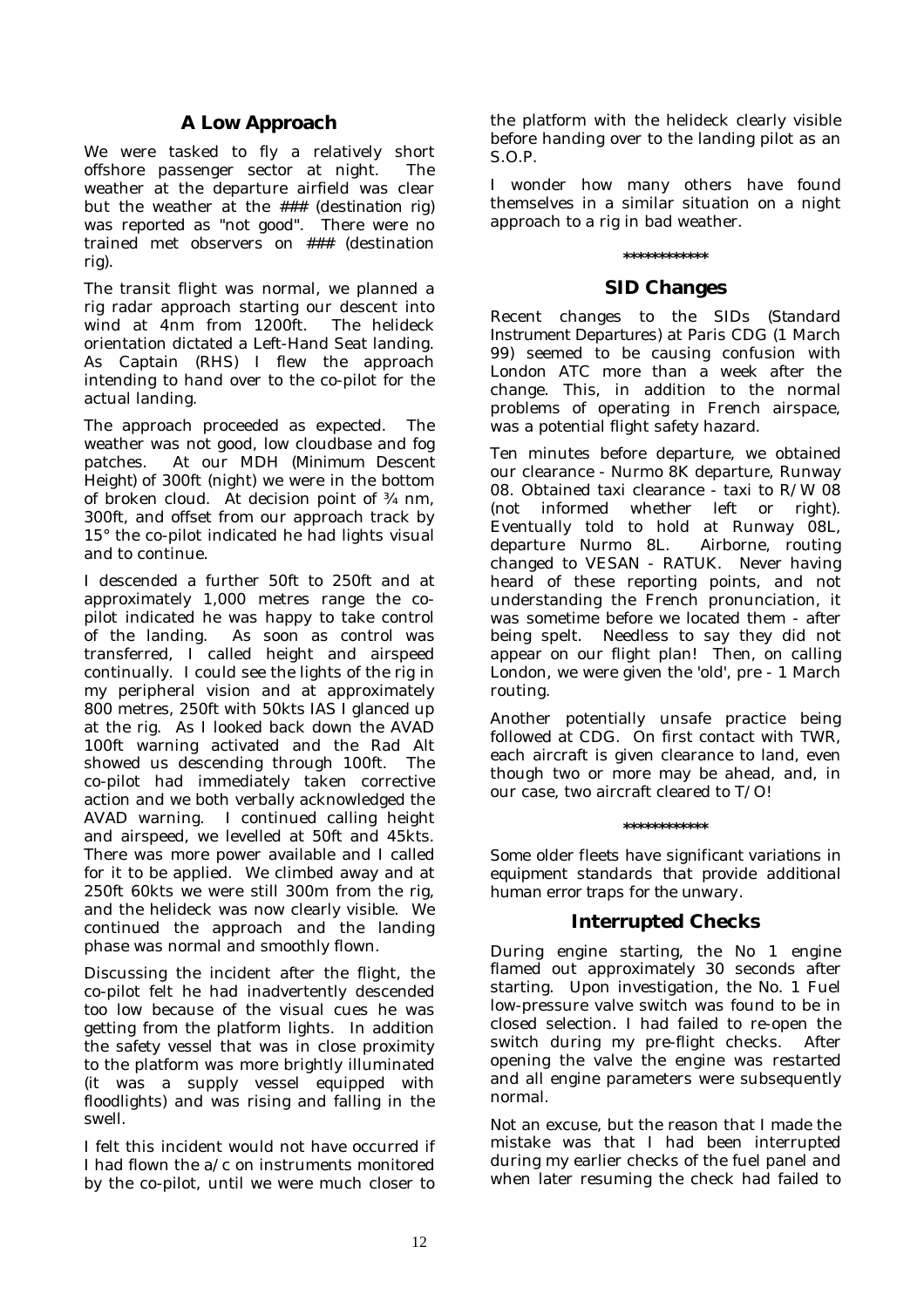notice that the switch was closed. Also, the design of the switch indicators and the switch guards vary between aircraft and some guards, as in this aircraft, cover the switch preventing a visual check.

In 20 plus years I have never done this before and hope and pray that I won't do it again.



## **Engineering Reports**



*Key Areas: The chart above indicates the HF related key areas into which all engineering reports that have been received during the past three months have been categorised.* 

## **\*\*\***

*One of the recurring HF related causal factors in accidents/incidents is that related to 'taking a chance' or 'bending the rule(s)'. This attitude can affect both individuals and organisations alike and may lead to dubious administrative, engineering and operational procedures being regarded as an acceptable everyday practice. The following three reports provide different examples of this problem:* 

## **(1) Equipment Approval**

*Equipment is required to be Approved for fitment to aircraft and thus must conform to an Approved design. This report shows how one operator approached the problem of fitting an item of flight deck equipment.* 

Rectangular aluminium boxes with welded seams, to a non-aircraft specification and of unknown construction and background (i.e. no material or manufacturing certificates or certification supplied), have been supplied and installed on the flight decks of two aircraft, port side of the flight deck, directly behind the P1 *(Captain's)* position.

Several complaints have been made in-house by both flight and engineering personnel that the items had been subject only to minor modification action. All apparently to no avail in as much as the containers remain on board the aircraft!

I am led to believe that the operator considers this stowage to be a 'variable load' and subject to being taken on/off the aircraft. However:

- a) There is no procedure or responsibility for carrying the item on/off the aircraft.
- b) The container, when full of documents, is very heavy and impractical to be manoeuvred by one person.

Following a crew report, a directive was issued to install a catch to secure the containers, again with no modification. This action has been carried out and as yet has not been certified in either aircraft technical log. It has also been the subject of two acceptable deferred defects.

It is my personal contention that this stowage could be a danger to the flight crew and consequently the passengers and aircraft. It has not been subjected to modification action. Hence, materials, workmanship, design, stress, weight and balance, and safety have not been given the appropriate consideration as required by the UK CAA.

*After reviewing the nature and purpose of the stowage, we represented the reporter's view that this stowage should be subject to major modification action to the operator. The operator advised us that the situation regarding the stowage had been re-appraised. Steps have been taken to reduce the number and size of the documents stowed and hence the weight. When this has been finally accomplished the design of the stowage will be reviewed in conjunction with the Approved Design organisation to achieve "a more permanent solution".* 

## **\*\*\*\*\*\***

## **(2) Staff Approval**

*Staff are also required to be Approved to sign for work performed on aircraft. In this report staff were faced with coping with a particular situation for which they were not experienced or Approved.* 

This incident involved a base maintenance task and occurred during a night shift duty when a hand-over was given to an A&C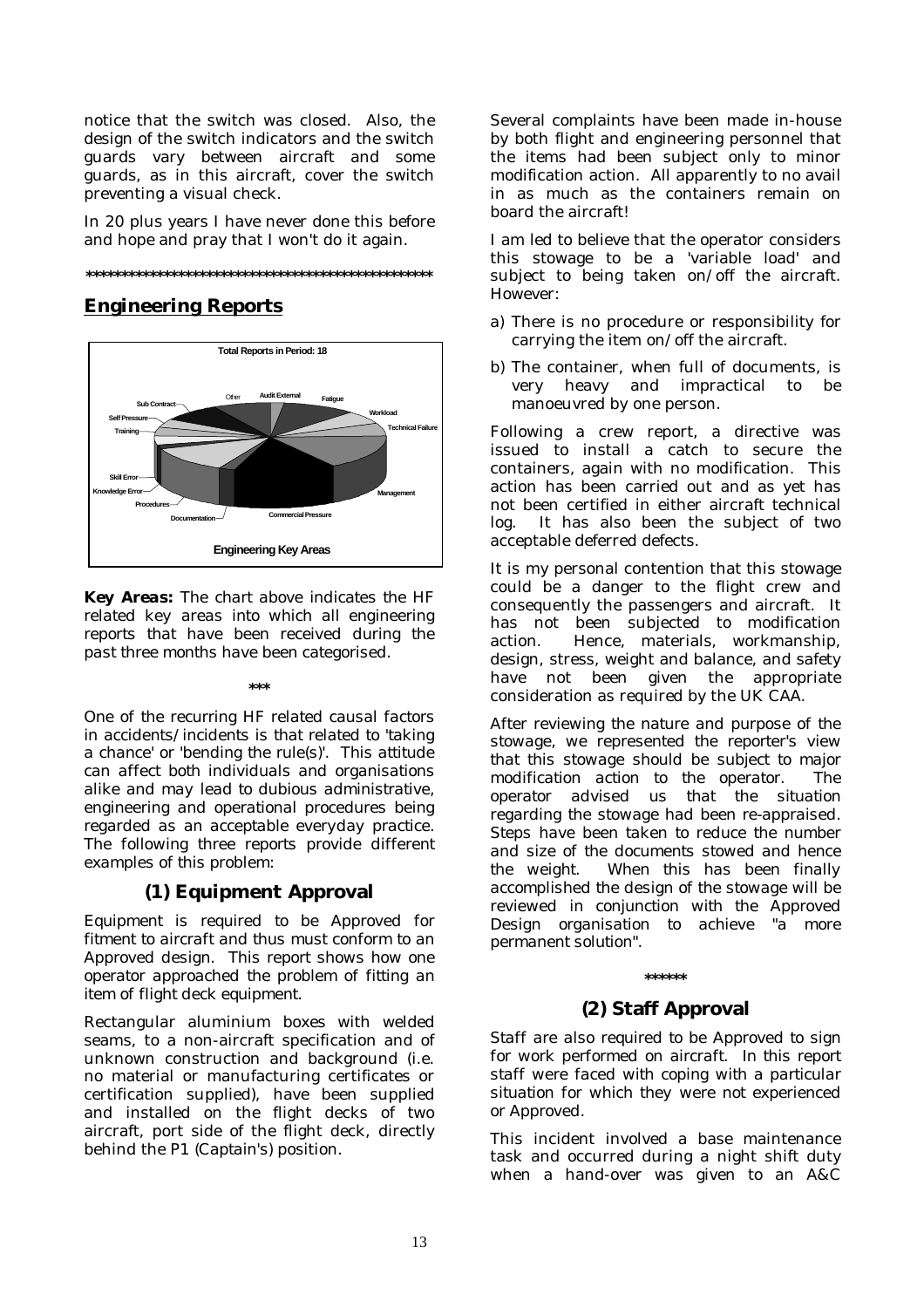Licensed Aircraft Engineer (LAE) and Shift Supervisor detailing the final stages of installation and function checks of a landing gear assembly. Neither the LAE nor the Shift Supervisor held approvals on type. Neither had received any formal training on this particular aircraft.

With three aircraft on maintenance during this night and only two licensed staff to cover i.e. the LAE and Shift Supervisor, the LAE was detailed to continue with the landing gear replacement.

During the very brief verbal handover given on the gear replacement, the LAE and Shift Supervisor were informed that there was approximately two hours work to finalise the aircraft and prepare for departure. This was subsequently to prove not to be the case. The unfamiliarity, lack of type training and gross underestimate of the time-scale for the amount of work required to be carried out led to the aircraft being delayed from going back into service. A subsequent management enquiry into the delay put additional pressure on the night shift staff for not completing the work in the available time.

*When initially contacted, the relevant Quality department denied that this incident could have happened and subsequently stated that they would not expect an untrained and unauthorised engineer to carry out tasks that should be carried out by trained and authorised staff.* 

*We were confident that the facts were as reported and consequently passed sufficient details to the company of this and several similar incidents to permit them to be investigated without implicating the reporters.* 

*In the period since this incident was reported to us, there has been a major management reorganisation within this engineering organisation and a number of initiatives put in hand. As a result the key issues raised in this report have been addressed through a number of personnel, recruitment and training initiatives.* 

#### **\*\*\*\*\*\***

## **(3) A Minimum Fuel Policy?**

*This report is one of the more serious dubious operational practices to have been brought recently to our attention.* 

On arrival *(at a UK airport)* a foreign registered long haul four-engine aircraft was originally given a particular parking stand. However, on taxi in the aircraft went to a stand closer to the taxiway cutting its taxi time down. [At the time of morning there was no reason for a stand change on this day at such short notice, as the stands are not fully utilised).

On entering the flight deck the EICAS *(Electronic Systems Display)* indications showed an arrival fuel contents figure of only 3400kgs. Two of the four main fuel tanks were indicating empty and showing amber quantity warning lights. The remaining fuel was located in the other two main tanks. A verbal report from the crew claimed that the fuel on landing had been 4,000kgs. The fuel levels were too low for hydraulics maintenance checks to be carried out.

If a go-around had been called for, the crew would not have been able to put the aircraft into the correct configuration of tank-toengine feed due to two of the tanks being empty. Also if a go-around had been required, would sufficient fuel have been available for a diversion to another airport?

I understand that a typical minimum requirement on landing, world-wide, is at least 5,000kgs for this type of aircraft.

This was not a one-off incident. Previous reports on similar situations with this airline have been made to my company Quality Department. I do not know if anything can be done except for pressure to be put on the foreign Regulatory Authority to require minimum arrival fuel figures for airlines under their authority to fly over populated areas with enough reserve fuel for safe operation.

*Further investigation of this report revealed at least 10 other recent instances in which low arrival fuel states had been recorded by the handling agency. The handling agency had reported these occurrences to the operator without any change in the operation being apparent.* 

*Details of the occurrences, suitably disidentified to protect the reporter's identity, were provided to CAA (SRG) and the Department of the Environment, Transport and the Regions. Appropriate action is being taken.* 

## **\*\*\*\*\*\*\*\*\*\*\*\***

## **Medically Fit?**

*Nightshift duties can and do give rise to fatigue-related errors. An individual may*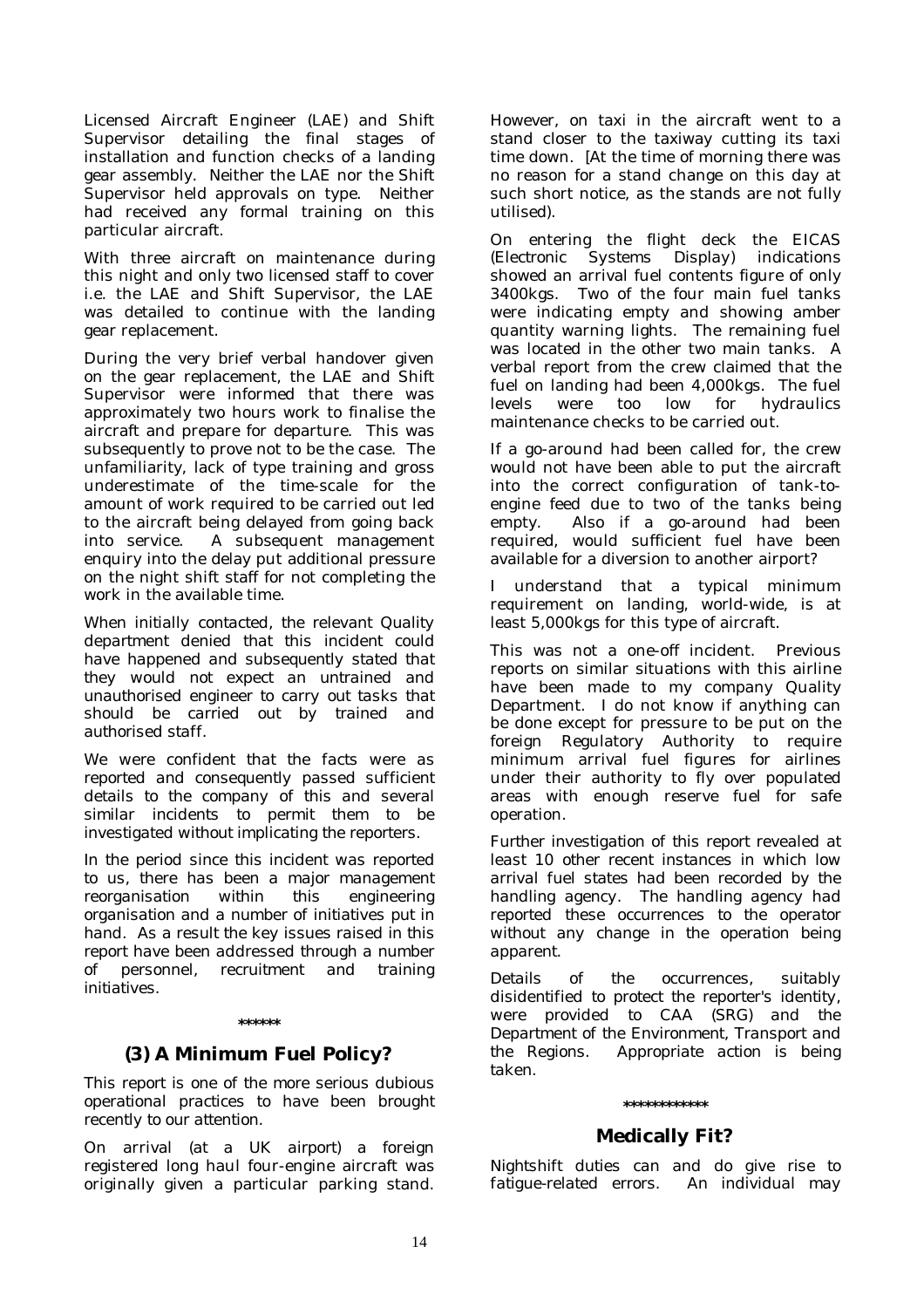*become more susceptible to this type of problem when he/she is not feeling fully fit and/or taking medication.* 

The company has a policy of having one Approved Engineer on nights to "see" through transiting cargo aircraft. This involves debriefing the crews and ensuring the transit goes smoothly. He also has to see in the arriving aircraft and 'ride the brakes' while the handling agent moves the aircraft from the arrival stand to a parking stand. If possible he also tries to do a hot oil check and a quick visual *(check)* for obvious defects to prepare the way for the oncoming day shift.

On the night in question I was not feeling particularly well but not sufficiently bad to warrant going sick. I had been suffering from a mild cough for which I had been taking Actifed Cough Linctus. However, the cough had been keeping me awake during the day, so I was feeling just a bit below par.

The aircraft arrived on schedule and while waiting for the load to be off-loaded and the tug hitched-up I carried out a hot oil check and visual inspection. Nothing untoward found. I then rode the brakes while the aircraft was moved, closed up the aircraft and returned to the office. I then realised I had left the Tech Log on board the aircraft which meant a drive back to the aircraft to retrieve it of approximately five miles. This I did, opened the crew door which involved switching on the external ground bus selector switch to open the door climbing into the aircraft climbing out again and reversing the process to close the doors.

The following evening on coming on duty I found I had left the Ground Bus switch on which had flattened the batteries necessitating their replacement. On recollection I could not remember climbing back out of the aircraft or closing the crew door. I realised then that the combination of tiredness and the medication had put me in to a very precarious situation. It was fortunate that I did not have anything more complicated to do that night otherwise it could have had serious consequences.

*It is important to be aware of the possible effects of any medication and not to take unnecessary risks. Airworthiness Notice No.47 contains advice on these matters:* 

Para 3.7 **Medication.** Any form of medication whether prescribed by a doctor or purchased over the counter and particularly if being taken for the first time, may have serious consequences in the aviation maintenance environment unless three basic questions can be answered satisfactorily:

- a) Must I take the medicines at all?
- b) Have I given the particular medication a personal trial for at least 24 hours before going on duty, to ensure that it will not have adverse effects on my ability to work and make sound decisions?
- c) Do I really feel fit for work?

Confirming the absence of adverse effects may need expert advice and General Practitioner, Company Medical Officer and the Medical Division of the Civil Aviation Authority are all available to assist in this matter. Common types of medication in use and their effects are further described in Appendix 1 to AWN No 47.

*Appendix 1 to AWN No47 contains information on sleeping tablets, tranquillisers, antibiotics, antihistamines, pep pills and other common groups of drugs.* 

## **\*\*\*\*\*\*\*\*\*\*\*\***

## **More for Less**

*The industry continues to experience the effects of a shortage of appropriately qualified engineers. Although a medium/long term solution to this problem is widely recognised as being essential to the future success of the industry, the workload that is sometimes placed on those currently available continues to be the subject of reports.* 

This report comes as a result of my concerns about the situation I have found myself in and to highlight what I believe is a disturbing trend toward excessive hours on duty, excessive responsibilities being heaped on key individuals and inadequate training.

I have been involved exclusively with this operation for six months of this year.

The aircraft schedule has me at the airport at some time each day seven days a week. Now that the carrier has based a later type at the airport, I have been additionally burdened as the only signatory for the aeroplane on the airport and purely on the strength of a familiarisation course I had previously attended.

I repeatedly warned the Powers That Be (within my own organisation) of the forthcoming predicament with the new aeroplane but to no avail. I continue to scream for support and training and for my efforts more engineers have been trained.

The aeroplane is radically different from the previous series, on which I have had full